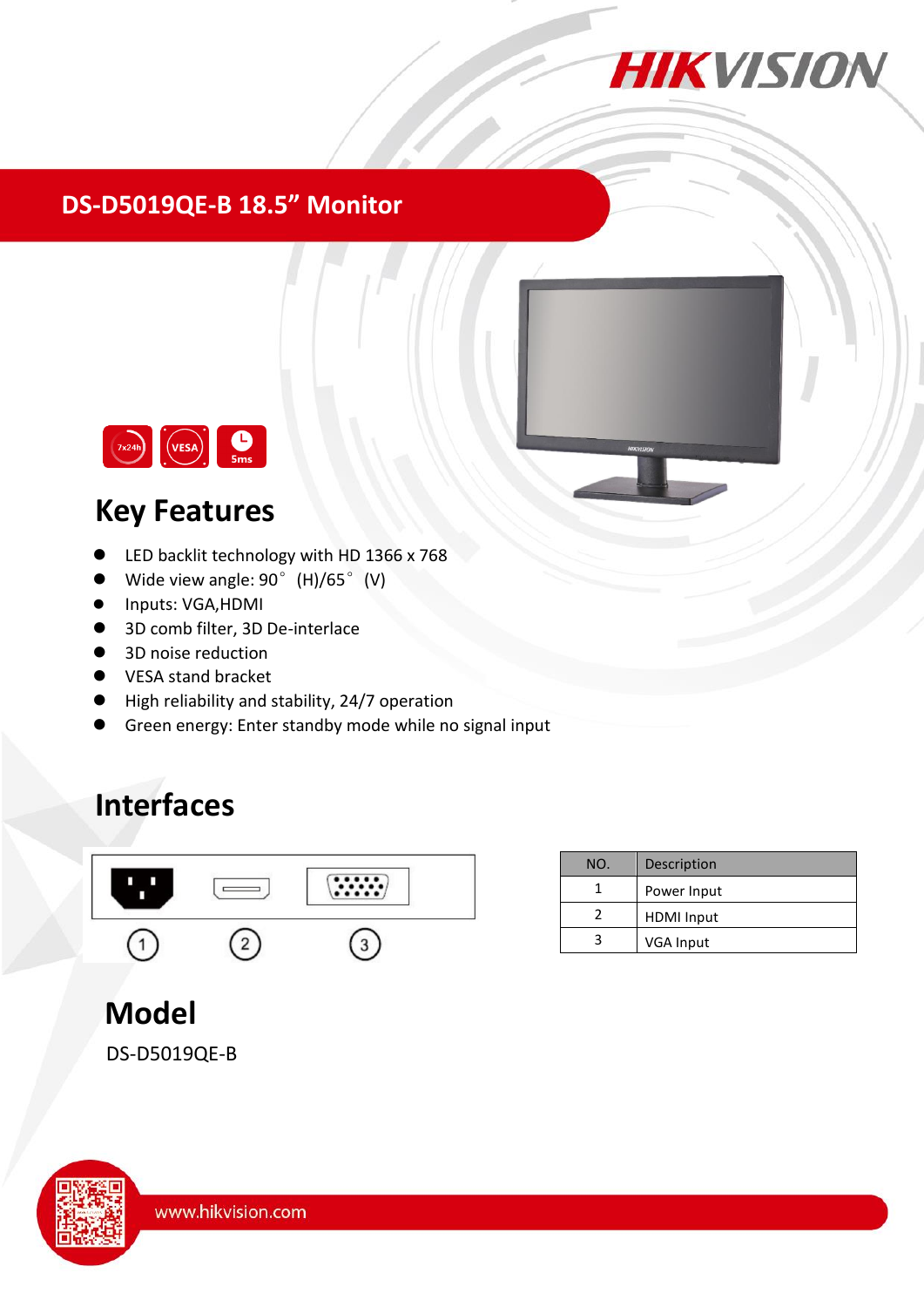

# **Specifications**

Z

| <b>Model</b>                     | DS-D5019QE-B                                                         |                        |  |
|----------------------------------|----------------------------------------------------------------------|------------------------|--|
| <b>Backlight</b>                 | <b>LED Backlight</b>                                                 |                        |  |
| <b>Screen Size</b>               | 18.5 inch                                                            |                        |  |
| <b>Pixel Pitch</b>               | 0.300 mm (H) $\times$ 0.300 mm (V)                                   |                        |  |
| <b>Max Resolution</b>            | 1366×768                                                             |                        |  |
| <b>Brightness</b>                | 200 cd/ $m2$                                                         |                        |  |
| <b>Contrast</b>                  | 600:1                                                                |                        |  |
| <b>Response Time</b>             | 5 ms                                                                 |                        |  |
| Color                            | 16.7M                                                                |                        |  |
| <b>Active Area</b>               | 409.8mm × 230.4mm                                                    |                        |  |
| <b>Viewing Angle</b>             | Horizantal 90°, vertical 65°                                         |                        |  |
|                                  | VGA input                                                            | 1                      |  |
| <b>Interface</b>                 | <b>HDMI</b> input                                                    | 1                      |  |
| <b>Power Supply</b>              | AC 100-240V; 50/60Hz                                                 |                        |  |
| <b>Power Consumption</b>         | $\leq$ 25W                                                           |                        |  |
| <b>Standby Power Consumption</b> | $\leq 0.5W$                                                          |                        |  |
| Loudspeaker                      | <b>NA</b>                                                            |                        |  |
| <b>Working Temperature</b>       | 0 to 40 ° C (32 to 104 ° F)                                          |                        |  |
| <b>Working Humidity</b>          | 10 to 85 % (No Condensation)                                         |                        |  |
| <b>Storage Temperature</b>       | -20 to 55 ° C (-4 to 131 ° F)                                        |                        |  |
| <b>Storage Humidity</b>          | 5 to 95% (No Condensation)                                           |                        |  |
| <b>Color of Casing</b>           | <b>Black</b>                                                         |                        |  |
| <b>VESA</b>                      | 4-M4 75 mm $\times$ 75 mm                                            |                        |  |
| Dimensions(W*H*D)                | 446mm × 335mm × 148mm(with base)/ 446mm × 275mm × 45mm               |                        |  |
| Packing Dimensions(W*H*D)        | 492mm × 337mm × 100mm                                                |                        |  |
| <b>Gross Weight</b>              | 3.5 <sub>kg</sub>                                                    |                        |  |
| <b>Net Weight</b>                | 2.8kg                                                                |                        |  |
|                                  | VGA cable                                                            | 1                      |  |
|                                  | Power cord                                                           | 1                      |  |
| <b>Accessories</b>               | User manual                                                          | $\mathbf{1}$           |  |
|                                  | Base bracket                                                         | $\mathbf{1}$           |  |
|                                  | Warranty card                                                        | $\mathbf{1}$           |  |
| <b>Bracket</b>                   | Base bracket                                                         | Contain 1              |  |
|                                  | Wall mounted                                                         | Optional<br>DS-DM1940W |  |
| *Note                            | All specifications mentioned above are subject to the actual product |                        |  |